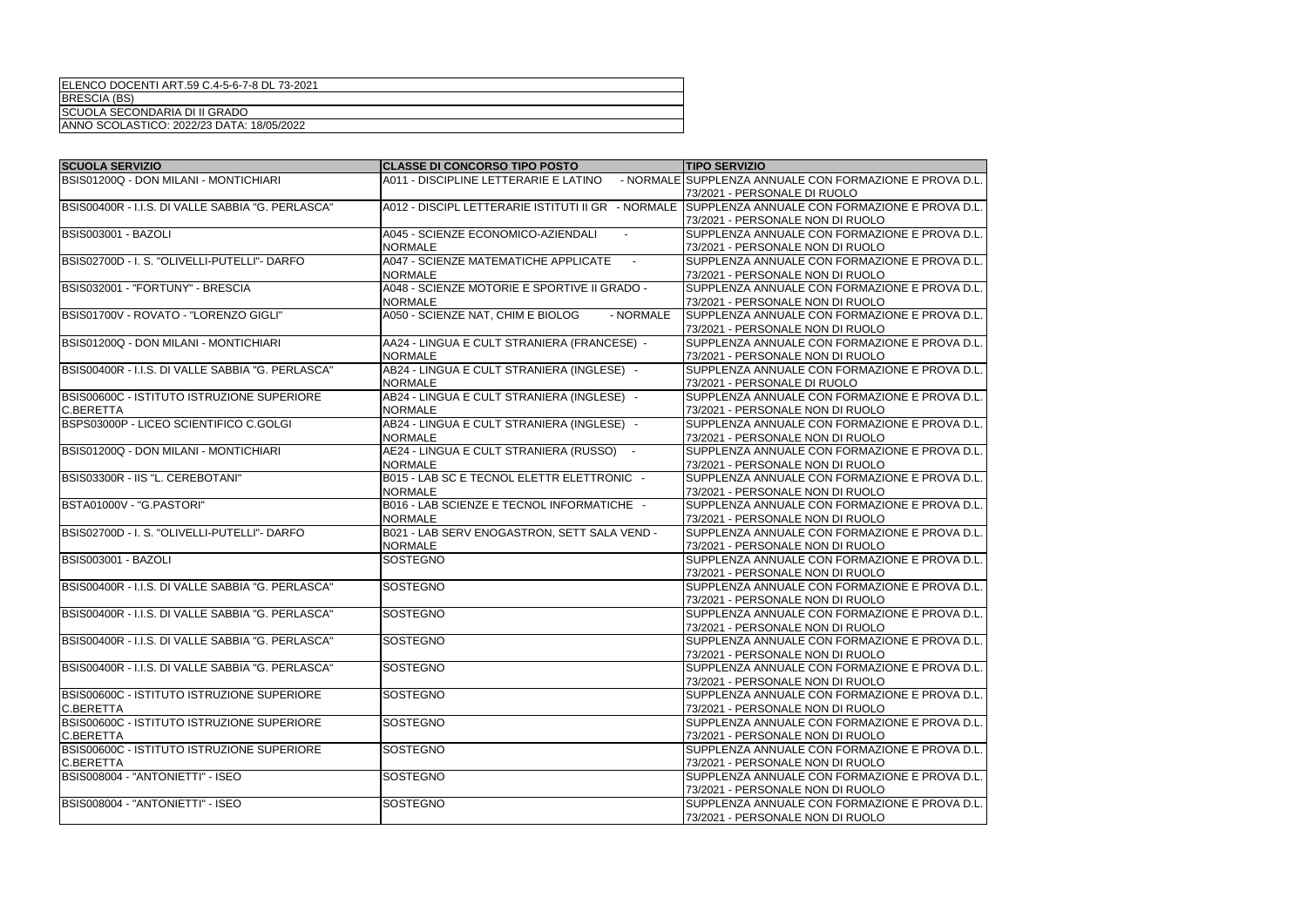| <b>SCUOLA SERVIZIO</b>                          | <b>CLASSE DI CONCORSO TIPO POSTO</b> | <b>TIPO SERVIZIO</b>                          |
|-------------------------------------------------|--------------------------------------|-----------------------------------------------|
| BSIS008004 - "ANTONIETTI" - ISEO                | <b>SOSTEGNO</b>                      | SUPPLENZA ANNUALE CON FORMAZIONE E PROVA D.L. |
|                                                 |                                      | 73/2021 - PERSONALE NON DI RUOLO              |
| BSIS008004 - "ANTONIETTI" - ISEO                | <b>SOSTEGNO</b>                      | SUPPLENZA ANNUALE CON FORMAZIONE E PROVA D.L. |
|                                                 |                                      | 73/2021 - PERSONALE NON DI RUOLO              |
| BSIS008004 - "ANTONIETTI" - ISEO                | <b>SOSTEGNO</b>                      | SUPPLENZA ANNUALE CON FORMAZIONE E PROVA D.L. |
|                                                 |                                      | 73/2021 - PERSONALE NON DI RUOLO              |
| BSIS00900X - I.I.S. V.CAPIROLA                  | <b>SOSTEGNO</b>                      | SUPPLENZA ANNUALE CON FORMAZIONE E PROVA D.L. |
|                                                 |                                      | 73/2021 - PERSONALE NON DI RUOLO              |
| BSIS00900X - I.I.S. V.CAPIROLA                  | <b>SOSTEGNO</b>                      | SUPPLENZA ANNUALE CON FORMAZIONE E PROVA D.L. |
|                                                 |                                      | 73/2021 - PERSONALE NON DI RUOLO              |
| BSIS00900X - I.I.S. V.CAPIROLA                  | <b>SOSTEGNO</b>                      | SUPPLENZA ANNUALE CON FORMAZIONE E PROVA D.L. |
|                                                 |                                      | 73/2021 - PERSONALE NON DI RUOLO              |
| BSIS00900X - I.I.S. V.CAPIROLA                  | <b>SOSTEGNO</b>                      | SUPPLENZA ANNUALE CON FORMAZIONE E PROVA D.L. |
|                                                 |                                      | 73/2021 - PERSONALE NON DI RUOLO              |
| BSIS00900X - I.I.S. V.CAPIROLA                  | <b>SOSTEGNO</b>                      | SUPPLENZA ANNUALE CON FORMAZIONE E PROVA D.L. |
|                                                 |                                      | 73/2021 - PERSONALE NON DI RUOLO              |
| BSIS00900X - I.I.S. V.CAPIROLA                  | <b>SOSTEGNO</b>                      | SUPPLENZA ANNUALE CON FORMAZIONE E PROVA D.L. |
|                                                 |                                      | 73/2021 - PERSONALE NON DI RUOLO              |
|                                                 | <b>SOSTEGNO</b>                      |                                               |
| BSIS00900X - I.I.S. V.CAPIROLA                  |                                      | SUPPLENZA ANNUALE CON FORMAZIONE E PROVA D.L. |
|                                                 |                                      | 73/2021 - PERSONALE NON DI RUOLO              |
| BSIS00900X - I.I.S. V.CAPIROLA                  | <b>SOSTEGNO</b>                      | SUPPLENZA ANNUALE CON FORMAZIONE E PROVA D.L. |
|                                                 |                                      | 73/2021 - PERSONALE NON DI RUOLO              |
| BSIS00900X - I.I.S. V.CAPIROLA                  | <b>SOSTEGNO</b>                      | SUPPLENZA ANNUALE CON FORMAZIONE E PROVA D.L. |
|                                                 |                                      | 73/2021 - PERSONALE NON DI RUOLO              |
| BSIS01100X - I.S. "PASCAL-MAZZOLARI" - MANERBIO | <b>SOSTEGNO</b>                      | SUPPLENZA ANNUALE CON FORMAZIONE E PROVA D.L. |
|                                                 |                                      | 73/2021 - PERSONALE NON DI RUOLO              |
| BSIS01100X - I.S. "PASCAL-MAZZOLARI" - MANERBIO | <b>SOSTEGNO</b>                      | SUPPLENZA ANNUALE CON FORMAZIONE E PROVA D.L. |
|                                                 |                                      | 73/2021 - PERSONALE NON DI RUOLO              |
| BSIS01200Q - DON MILANI - MONTICHIARI           | <b>SOSTEGNO</b>                      | SUPPLENZA ANNUALE CON FORMAZIONE E PROVA D.L. |
|                                                 |                                      | 73/2021 - PERSONALE NON DI RUOLO              |
| BSIS01200Q - DON MILANI - MONTICHIARI           | <b>SOSTEGNO</b>                      | SUPPLENZA ANNUALE CON FORMAZIONE E PROVA D.L. |
|                                                 |                                      | 73/2021 - PERSONALE NON DI RUOLO              |
| BSIS01200Q - DON MILANI - MONTICHIARI           | <b>SOSTEGNO</b>                      | SUPPLENZA ANNUALE CON FORMAZIONE E PROVA D.L. |
|                                                 |                                      | 73/2021 - PERSONALE NON DI RUOLO              |
| BSIS01200Q - DON MILANI - MONTICHIARI           | SOSTEGNO                             | SUPPLENZA ANNUALE CON FORMAZIONE E PROVA D.L. |
|                                                 |                                      | 73/2021 - PERSONALE NON DI RUOLO              |
| BSIS01200Q - DON MILANI - MONTICHIARI           | <b>SOSTEGNO</b>                      | SUPPLENZA ANNUALE CON FORMAZIONE E PROVA D.L. |
|                                                 |                                      | 73/2021 - PERSONALE NON DI RUOLO              |
| BSIS01200Q - DON MILANI - MONTICHIARI           | <b>SOSTEGNO</b>                      | SUPPLENZA ANNUALE CON FORMAZIONE E PROVA D.L. |
|                                                 |                                      | 73/2021 - PERSONALE NON DI RUOLO              |
| BSIS01200Q - DON MILANI - MONTICHIARI           | <b>SOSTEGNO</b>                      | SUPPLENZA ANNUALE CON FORMAZIONE E PROVA D.L. |
|                                                 |                                      | 73/2021 - PERSONALE NON DI RUOLO              |
| BSIS01300G - "COSSALI" - ORZINUOVI              | <b>SOSTEGNO</b>                      | SUPPLENZA ANNUALE CON FORMAZIONE E PROVA D.L. |
|                                                 |                                      | 73/2021 - PERSONALE NON DI RUOLO              |
| BSIS01300G - "COSSALI" - ORZINUOVI              | <b>SOSTEGNO</b>                      | SUPPLENZA ANNUALE CON FORMAZIONE E PROVA D.L. |
|                                                 |                                      | 73/2021 - PERSONALE NON DI RUOLO              |
| BSIS016003 - PRIMO LEVI                         | <b>SOSTEGNO</b>                      | SUPPLENZA ANNUALE CON FORMAZIONE E PROVA D.L. |
|                                                 |                                      | 73/2021 - PERSONALE NON DI RUOLO              |
| BSIS016003 - PRIMO LEVI                         | <b>SOSTEGNO</b>                      | SUPPLENZA ANNUALE CON FORMAZIONE E PROVA D.L. |
|                                                 |                                      | 73/2021 - PERSONALE NON DI RUOLO              |
| BSIS016003 - PRIMO LEVI                         | <b>SOSTEGNO</b>                      | SUPPLENZA ANNUALE CON FORMAZIONE E PROVA D.L. |
|                                                 |                                      | 73/2021 - PERSONALE NON DI RUOLO              |
| BSIS016003 - PRIMO LEVI                         | <b>SOSTEGNO</b>                      | SUPPLENZA ANNUALE CON FORMAZIONE E PROVA D.L. |
|                                                 |                                      | 73/2021 - PERSONALE NON DI RUOLO              |
|                                                 |                                      |                                               |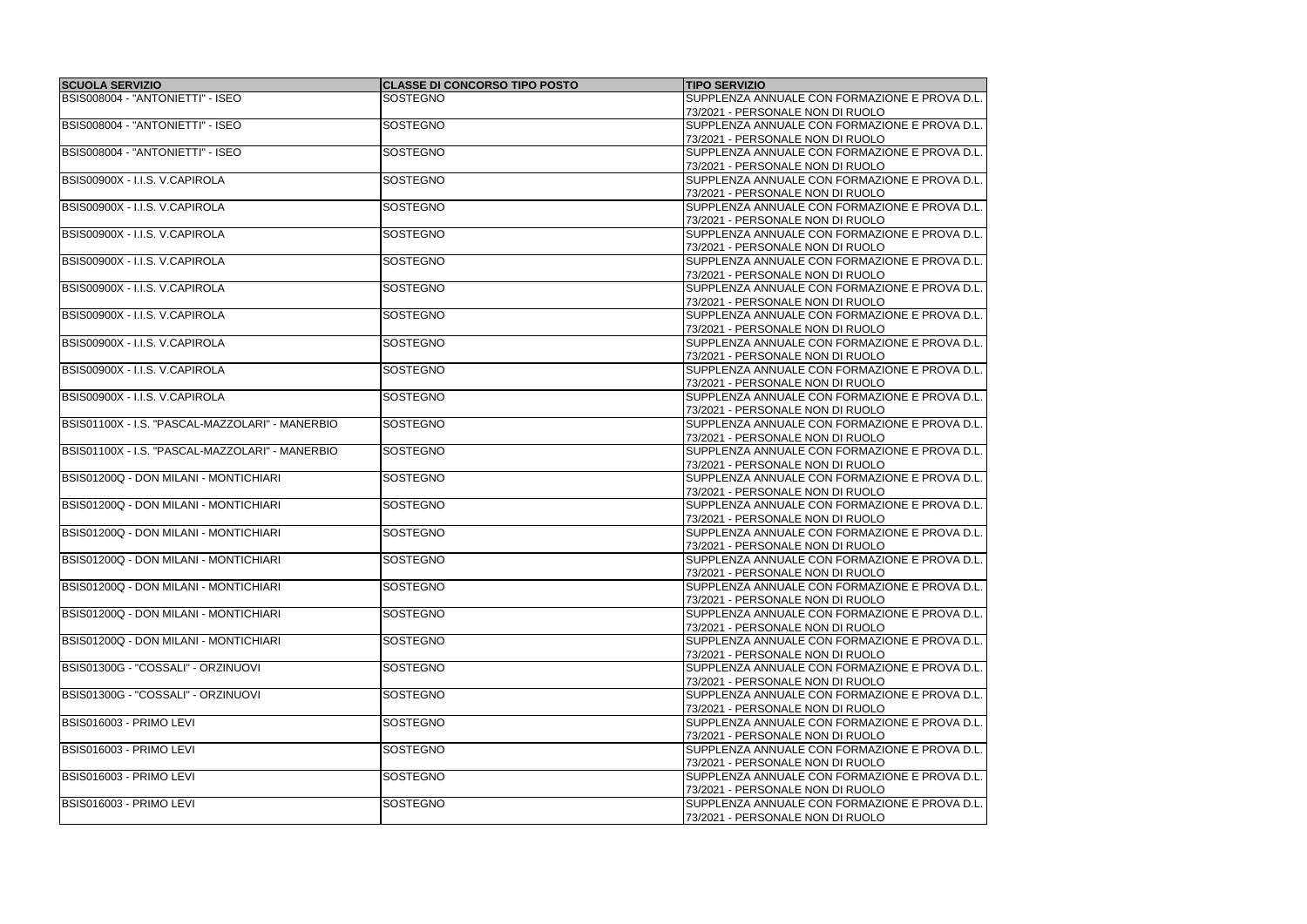| <b>SCUOLA SERVIZIO</b>                     | <b>CLASSE DI CONCORSO TIPO POSTO</b> | <b>TIPO SERVIZIO</b>                          |
|--------------------------------------------|--------------------------------------|-----------------------------------------------|
| BSIS016003 - PRIMO LEVI                    | <b>SOSTEGNO</b>                      | SUPPLENZA ANNUALE CON FORMAZIONE E PROVA D.L. |
|                                            |                                      | 73/2021 - PERSONALE NON DI RUOLO              |
| BSIS016003 - PRIMO LEVI                    | <b>SOSTEGNO</b>                      | SUPPLENZA ANNUALE CON FORMAZIONE E PROVA D.L. |
|                                            |                                      | 73/2021 - PERSONALE NON DI RUOLO              |
| BSIS01700V - ROVATO - "LORENZO GIGLI"      | <b>SOSTEGNO</b>                      | SUPPLENZA ANNUALE CON FORMAZIONE E PROVA D.L. |
|                                            |                                      | 73/2021 - PERSONALE NON DI RUOLO              |
| BSIS01700V - ROVATO - "LORENZO GIGLI"      | <b>SOSTEGNO</b>                      | SUPPLENZA ANNUALE CON FORMAZIONE E PROVA D.L. |
|                                            |                                      | 73/2021 - PERSONALE NON DI RUOLO              |
| BSIS01700V - ROVATO - "LORENZO GIGLI"      | <b>SOSTEGNO</b>                      | SUPPLENZA ANNUALE CON FORMAZIONE E PROVA D.L. |
|                                            |                                      | 73/2021 - PERSONALE NON DI RUOLO              |
| BSIS01700V - ROVATO - "LORENZO GIGLI"      | <b>SOSTEGNO</b>                      | SUPPLENZA ANNUALE CON FORMAZIONE E PROVA D.L. |
|                                            |                                      | 73/2021 - PERSONALE NON DI RUOLO              |
| BSIS01800P - IIS "MARZOLI" - PALAZZOLO S/O | <b>SOSTEGNO</b>                      | SUPPLENZA ANNUALE CON FORMAZIONE E PROVA D.L. |
|                                            |                                      | 73/2021 - PERSONALE NON DI RUOLO              |
| BSIS01800P - IIS "MARZOLI" - PALAZZOLO S/O | <b>SOSTEGNO</b>                      | SUPPLENZA ANNUALE CON FORMAZIONE E PROVA D.L. |
|                                            |                                      | 73/2021 - PERSONALE NON DI RUOLO              |
| BSIS02200A - "DANDOLO" - CORZANO           | <b>SOSTEGNO</b>                      | SUPPLENZA ANNUALE CON FORMAZIONE E PROVA D.L. |
|                                            |                                      | 73/2021 - PERSONALE NON DI RUOLO              |
| BSIS02200A - "DANDOLO" - CORZANO           | <b>SOSTEGNO</b>                      | SUPPLENZA ANNUALE CON FORMAZIONE E PROVA D.L. |
|                                            |                                      | 73/2021 - PERSONALE NON DI RUOLO              |
| BSIS02200A - "DANDOLO" - CORZANO           | <b>SOSTEGNO</b>                      | SUPPLENZA ANNUALE CON FORMAZIONE E PROVA D.L. |
|                                            |                                      | 73/2021 - PERSONALE NON DI RUOLO              |
| BSIS02200A - "DANDOLO" - CORZANO           | <b>SOSTEGNO</b>                      | SUPPLENZA ANNUALE CON FORMAZIONE E PROVA D.L. |
|                                            |                                      | 73/2021 - PERSONALE NON DI RUOLO              |
| BSIS02200A - "DANDOLO" - CORZANO           | <b>SOSTEGNO</b>                      | SUPPLENZA ANNUALE CON FORMAZIONE E PROVA D.L. |
|                                            |                                      | 73/2021 - PERSONALE NON DI RUOLO              |
| BSIS02200A - "DANDOLO" - CORZANO           | SOSTEGNO                             | SUPPLENZA ANNUALE CON FORMAZIONE E PROVA D.L. |
|                                            |                                      | 73/2021 - PERSONALE NON DI RUOLO              |
| BSIS02200A - "DANDOLO" - CORZANO           | <b>SOSTEGNO</b>                      | SUPPLENZA ANNUALE CON FORMAZIONE E PROVA D.L. |
|                                            |                                      | 73/2021 - PERSONALE NON DI RUOLO              |
| BSIS02200A - "DANDOLO" - CORZANO           | <b>SOSTEGNO</b>                      | SUPPLENZA ANNUALE CON FORMAZIONE E PROVA D.L. |
|                                            |                                      | 73/2021 - PERSONALE NON DI RUOLO              |
| BSIS028009 - "SRAFFA" - BRESCIA            | <b>SOSTEGNO</b>                      | SUPPLENZA ANNUALE CON FORMAZIONE E PROVA D.L. |
|                                            |                                      | 73/2021 - PERSONALE NON DI RUOLO              |
| BSIS028009 - "SRAFFA" - BRESCIA            | <b>SOSTEGNO</b>                      | SUPPLENZA ANNUALE CON FORMAZIONE E PROVA D.L. |
|                                            |                                      | 73/2021 - PERSONALE NON DI RUOLO              |
| BSIS029005 - "CAMILLO GOLGI"               | <b>SOSTEGNO</b>                      | SUPPLENZA ANNUALE CON FORMAZIONE E PROVA D.L. |
|                                            |                                      | 73/2021 - PERSONALE NON DI RUOLO              |
| BSIS029005 - "CAMILLO GOLGI"               | <b>SOSTEGNO</b>                      | SUPPLENZA ANNUALE CON FORMAZIONE E PROVA D.L. |
|                                            |                                      | 73/2021 - PERSONALE NON DI RUOLO              |
| BSIS031005 - "ANDREA MANTEGNA" - BRESCIA   | SOSTEGNO                             | SUPPLENZA ANNUALE CON FORMAZIONE E PROVA D.L. |
|                                            |                                      | 73/2021 - PERSONALE NON DI RUOLO              |
| BSIS031005 - "ANDREA MANTEGNA" - BRESCIA   | SOSTEGNO                             | SUPPLENZA ANNUALE CON FORMAZIONE E PROVA D.L. |
|                                            |                                      | 73/2021 - PERSONALE NON DI RUOLO              |
| BSIS031005 - "ANDREA MANTEGNA" - BRESCIA   | SOSTEGNO                             | SUPPLENZA ANNUALE CON FORMAZIONE E PROVA D.L. |
|                                            |                                      | 73/2021 - PERSONALE NON DI RUOLO              |
| BSIS032001 - "FORTUNY" - BRESCIA           | <b>SOSTEGNO</b>                      | SUPPLENZA ANNUALE CON FORMAZIONE E PROVA D.L. |
|                                            |                                      | 73/2021 - PERSONALE NON DI RUOLO              |
| BSIS032001 - "FORTUNY" - BRESCIA           | <b>SOSTEGNO</b>                      | SUPPLENZA ANNUALE CON FORMAZIONE E PROVA D.L. |
|                                            |                                      | 73/2021 - PERSONALE DI RUOLO                  |
| BSIS032001 - "FORTUNY" - BRESCIA           | <b>SOSTEGNO</b>                      | SUPPLENZA ANNUALE CON FORMAZIONE E PROVA D.L. |
|                                            |                                      | 73/2021 - PERSONALE NON DI RUOLO              |
| BSIS03300R - IIS "L. CEREBOTANI"           | <b>SOSTEGNO</b>                      | SUPPLENZA ANNUALE CON FORMAZIONE E PROVA D.L. |
|                                            |                                      |                                               |
|                                            |                                      | 73/2021 - PERSONALE NON DI RUOLO              |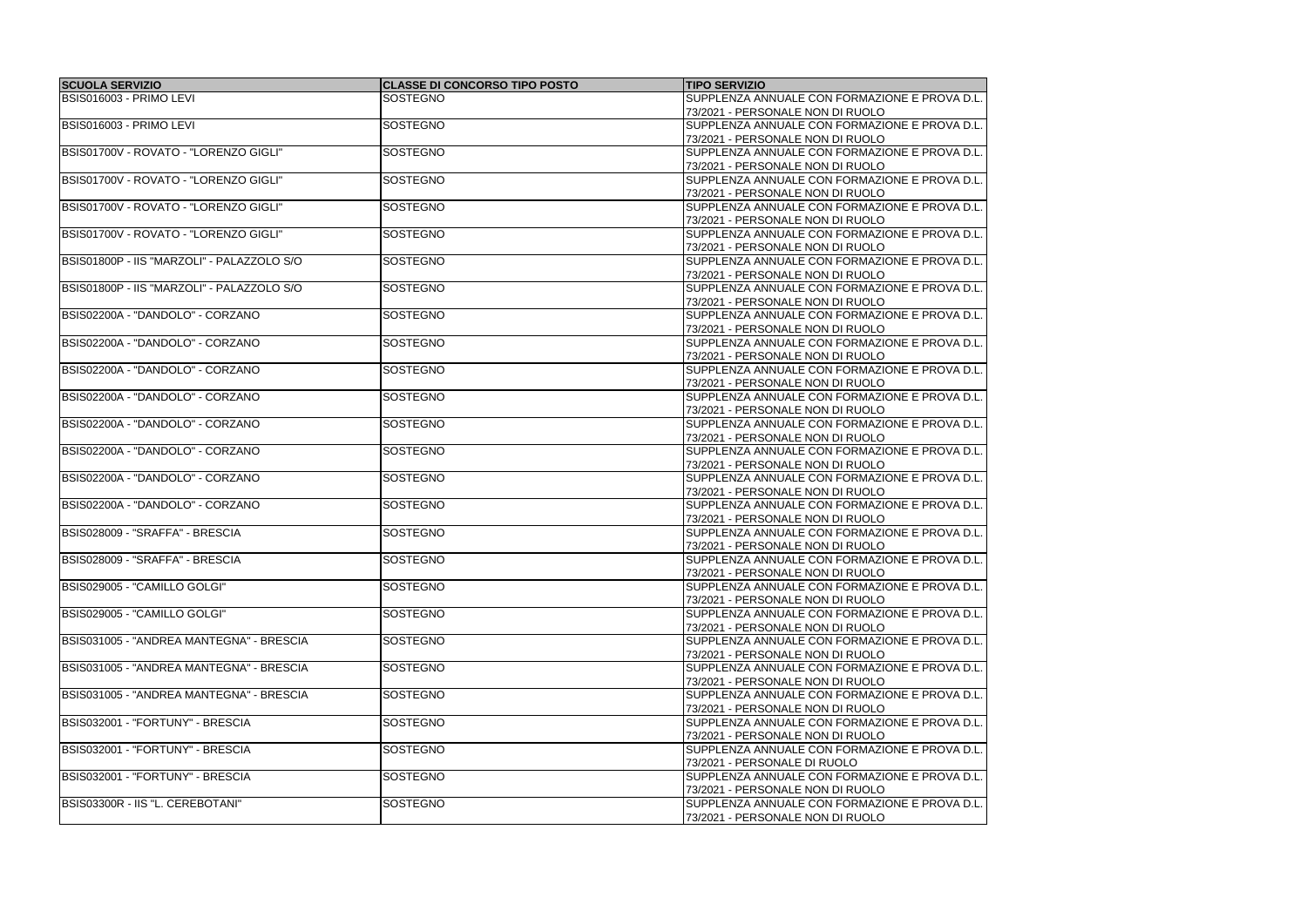| <b>SCUOLA SERVIZIO</b>                             | <b>CLASSE DI CONCORSO TIPO POSTO</b> | <b>TIPO SERVIZIO</b>                          |
|----------------------------------------------------|--------------------------------------|-----------------------------------------------|
| BSIS03300R - IIS "L. CEREBOTANI"                   | <b>SOSTEGNO</b>                      | SUPPLENZA ANNUALE CON FORMAZIONE E PROVA D.L. |
|                                                    |                                      | 73/2021 - PERSONALE NON DI RUOLO              |
| BSIS03300R - IIS "L. CEREBOTANI"                   | <b>SOSTEGNO</b>                      | SUPPLENZA ANNUALE CON FORMAZIONE E PROVA D.L. |
|                                                    |                                      | 73/2021 - PERSONALE NON DI RUOLO              |
| BSIS03300R - IIS "L. CEREBOTANI"                   | <b>SOSTEGNO</b>                      | SUPPLENZA ANNUALE CON FORMAZIONE E PROVA D.L. |
|                                                    |                                      | 73/2021 - PERSONALE NON DI RUOLO              |
| BSIS03400L - ISTITUTO SUPERIORE "GIOVANNI FALCONE" | <b>SOSTEGNO</b>                      | SUPPLENZA ANNUALE CON FORMAZIONE E PROVA D.L. |
|                                                    |                                      | 73/2021 - PERSONALE NON DI RUOLO              |
| BSIS03400L - ISTITUTO SUPERIORE "GIOVANNI FALCONE" | SOSTEGNO                             | SUPPLENZA ANNUALE CON FORMAZIONE E PROVA D.L. |
|                                                    |                                      | 73/2021 - PERSONALE NON DI RUOLO              |
| BSIS03400L - ISTITUTO SUPERIORE "GIOVANNI FALCONE" | <b>SOSTEGNO</b>                      | SUPPLENZA ANNUALE CON FORMAZIONE E PROVA D.L. |
|                                                    |                                      | 73/2021 - PERSONALE NON DI RUOLO              |
| BSIS03400L - ISTITUTO SUPERIORE "GIOVANNI FALCONE" | SOSTEGNO                             | SUPPLENZA ANNUALE CON FORMAZIONE E PROVA D.L. |
|                                                    |                                      | 73/2021 - PERSONALE NON DI RUOLO              |
| BSIS03400L - ISTITUTO SUPERIORE "GIOVANNI FALCONE" | <b>SOSTEGNO</b>                      | SUPPLENZA ANNUALE CON FORMAZIONE E PROVA D.L. |
|                                                    |                                      | 73/2021 - PERSONALE NON DI RUOLO              |
| BSIS03400L - ISTITUTO SUPERIORE "GIOVANNI FALCONE" | <b>SOSTEGNO</b>                      | SUPPLENZA ANNUALE CON FORMAZIONE E PROVA D.L. |
|                                                    |                                      | 73/2021 - PERSONALE NON DI RUOLO              |
| BSIS03400L - ISTITUTO SUPERIORE "GIOVANNI FALCONE" | <b>SOSTEGNO</b>                      | SUPPLENZA ANNUALE CON FORMAZIONE E PROVA D.L. |
|                                                    |                                      | 73/2021 - PERSONALE NON DI RUOLO              |
| BSIS036008 - I.S.S. "TARTAGLIA-OLIVIERI"           | SOSTEGNO                             | SUPPLENZA ANNUALE CON FORMAZIONE E PROVA D.L. |
|                                                    |                                      | 73/2021 - PERSONALE DI RUOLO                  |
| BSIS036008 - I.S.S. "TARTAGLIA-OLIVIERI"           | <b>SOSTEGNO</b>                      | SUPPLENZA ANNUALE CON FORMAZIONE E PROVA D.L. |
|                                                    |                                      | 73/2021 - PERSONALE NON DI RUOLO              |
| BSIS036008 - I.S.S. "TARTAGLIA-OLIVIERI"           | <b>SOSTEGNO</b>                      | SUPPLENZA ANNUALE CON FORMAZIONE E PROVA D.L. |
|                                                    |                                      | 73/2021 - PERSONALE NON DI RUOLO              |
| BSIS036008 - I.S.S. "TARTAGLIA-OLIVIERI"           | <b>SOSTEGNO</b>                      | SUPPLENZA ANNUALE CON FORMAZIONE E PROVA D.L. |
|                                                    |                                      | 73/2021 - PERSONALE NON DI RUOLO              |
| BSIS036008 - I.S.S. "TARTAGLIA-OLIVIERI"           | <b>SOSTEGNO</b>                      | SUPPLENZA ANNUALE CON FORMAZIONE E PROVA D.L. |
|                                                    |                                      |                                               |
| BSIS037004 - I.S. CASTELLI                         | <b>SOSTEGNO</b>                      | 73/2021 - PERSONALE NON DI RUOLO              |
|                                                    |                                      | SUPPLENZA ANNUALE CON FORMAZIONE E PROVA D.L. |
|                                                    |                                      | 73/2021 - PERSONALE NON DI RUOLO              |
| BSIS037004 - I.S. CASTELLI                         | <b>SOSTEGNO</b>                      | SUPPLENZA ANNUALE CON FORMAZIONE E PROVA D.L. |
|                                                    |                                      | 73/2021 - PERSONALE NON DI RUOLO              |
| BSIS03800X - I.I.S. "L.EINAUDI"                    | <b>SOSTEGNO</b>                      | SUPPLENZA ANNUALE CON FORMAZIONE E PROVA D.L. |
|                                                    |                                      | 73/2021 - PERSONALE NON DI RUOLO              |
| BSIS03800X - I.I.S. "L.EINAUDI"                    | <b>SOSTEGNO</b>                      | SUPPLENZA ANNUALE CON FORMAZIONE E PROVA D.L. |
|                                                    |                                      | 73/2021 - PERSONALE NON DI RUOLO              |
| BSIS03800X - I.I.S. "L.EINAUDI"                    | <b>SOSTEGNO</b>                      | SUPPLENZA ANNUALE CON FORMAZIONE E PROVA D.L. |
|                                                    |                                      | 73/2021 - PERSONALE NON DI RUOLO              |
| BSIS03800X - I.I.S. "L.EINAUDI"                    | <b>SOSTEGNO</b>                      | SUPPLENZA ANNUALE CON FORMAZIONE E PROVA D.L. |
|                                                    |                                      | 73/2021 - PERSONALE NON DI RUOLO              |
| BSIS03800X - I.I.S. "L.EINAUDI"                    | <b>SOSTEGNO</b>                      | SUPPLENZA ANNUALE CON FORMAZIONE E PROVA D.L. |
|                                                    |                                      | 73/2021 - PERSONALE NON DI RUOLO              |
| BSPC020001 - "BAGATTA" - DESENZANO                 | <b>SOSTEGNO</b>                      | SUPPLENZA ANNUALE CON FORMAZIONE E PROVA D.L. |
|                                                    |                                      | 73/2021 - PERSONALE NON DI RUOLO              |
| BSPS05000X - "ENRICO FERMI"                        | <b>SOSTEGNO</b>                      | SUPPLENZA ANNUALE CON FORMAZIONE E PROVA D.L. |
|                                                    |                                      | 73/2021 - PERSONALE NON DI RUOLO              |
| BSPS05000X - "ENRICO FERMI"                        | <b>SOSTEGNO</b>                      | SUPPLENZA ANNUALE CON FORMAZIONE E PROVA D.L. |
|                                                    |                                      | 73/2021 - PERSONALE NON DI RUOLO              |
| BSPS05000X - "ENRICO FERMI"                        | <b>SOSTEGNO</b>                      | SUPPLENZA ANNUALE CON FORMAZIONE E PROVA D.L. |
|                                                    |                                      | 73/2021 - PERSONALE DI RUOLO                  |
| <b>IBSPS05000X - "ENRICO FERMI"</b>                | <b>SOSTEGNO</b>                      | SUPPLENZA ANNUALE CON FORMAZIONE E PROVA D.L. |
|                                                    |                                      | 73/2021 - PERSONALE NON DI RUOLO              |